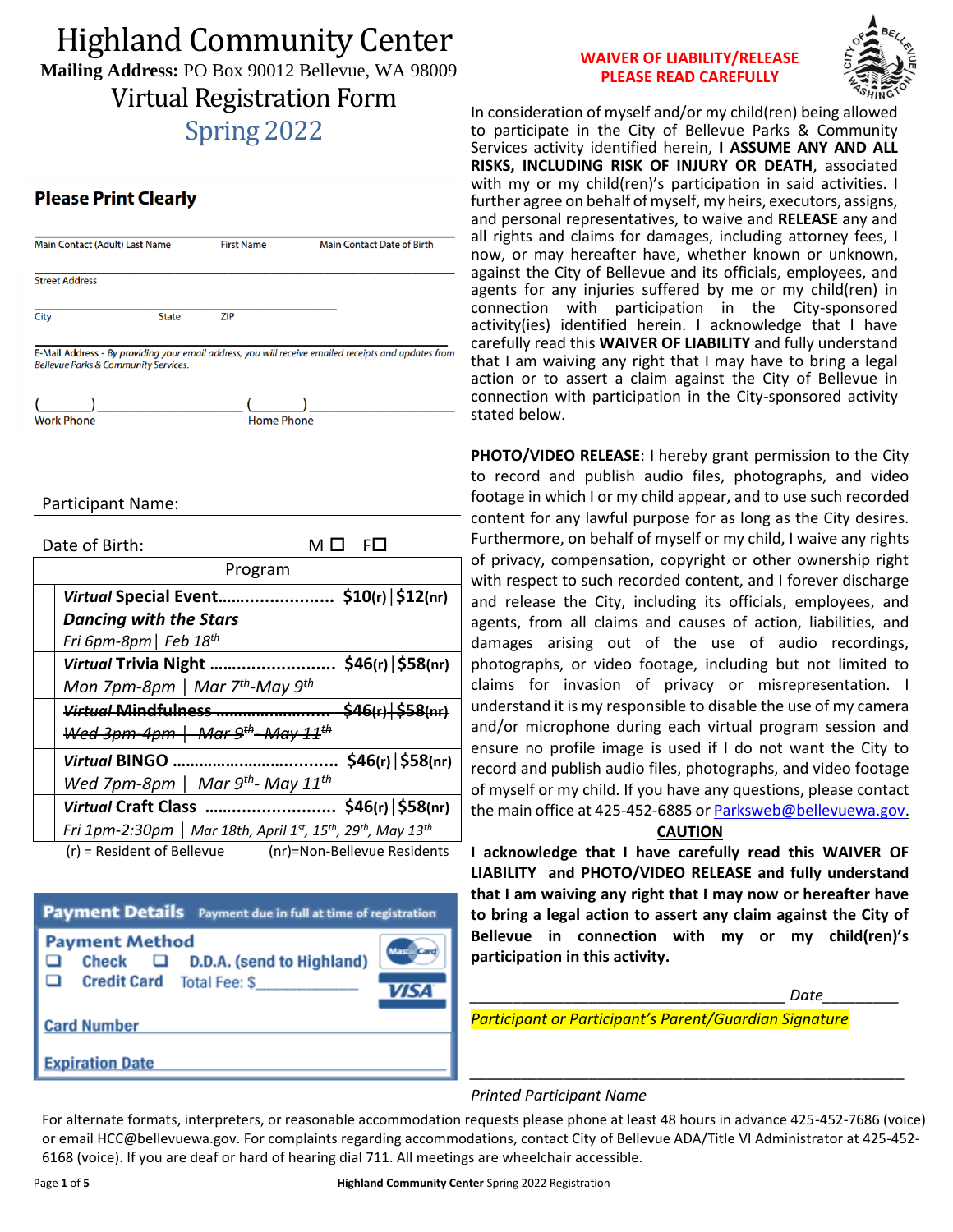

# **Bellevue Parks & Community Services Department**

### **VIRTUAL PROGRAM CONSENT AND AUTHORIZATION**

#### **Consent to Participate in Virtual Program Environment**

By enrolling myself or my child in this virtual program provided by the City of Bellevue Parks & Community Services Department, I understand that my or my child's participation is voluntary and that as a condition of such participation, I agree to comply with all program requirements including, but not limited to: (1) accurately completing all required forms in a timely manner; (2) familiarizing myself with, or ensuring my child is aware of the program's standards of conduct for an online environment; and (3) immediately notifying the City of any concerns related to health, safety, or security of myself, my child, other participants, or City staff or instructors.

#### **Video and Audio Recording**

I understand that virtual program sessions may be recorded. I agree that if I or my child participates in a virtual session with a computer or mobile device camera engaged or utilizing a profile image, then I consent to have my or my child's video or image recorded. If I am unwilling to have my profile or video image recorded, or that of my child, I will ensure that my camera is disabled and that no profile image is used. Likewise, if I or my child intends to un-mute the computer or mobile device during a virtual session and participate orally I consent to have my voice recorded, or that of my child. If I am unwilling to have my voice recorded, or that of my child, I will ensure that the computer or mobile device is muted and I or my child will communicate exclusively using the "chat" feature.

#### **Consent to Use of Recordings**

I understand the use of my camera and/or microphone during a virtual session is optional. However, by signing below, or by enabling the use of my camera and/or microphone during a virtual session, on behalf of myself or my child, I hereby grant permission to the City to record and publish audio files, photographs, and video footage in which I or my child appear, and to use such recorded content for any lawful purpose for as long as the City desires. Furthermore, on behalf of myself or my child, I waive any rights of privacy, compensation, copyright or other ownership right with respect to such recorded content, and I forever discharge and release the City, including its officials, employees, and agents, from all claims and causes of action, liabilities, and damages arising out of the use of audio recordings, photographs, or video footage, including but not limited to claims for invasion of privacy or misrepresentation.

#### **Third Party Software**

I acknowledge that the City may utilize third party service providers to provide online resources that will be used as part of the program and that such third-party service providers may collect information from me and my child. If I am the parent or legal guardian of a participating child, I approve my child's use of the software applications under the terms provided by the software application provider, and I agree (1) to create my own personal software application account or (2) download my own copy of the software applicable for such purposes. I agree to supervise my child's use of such software application to the extent appropriate. I further agree that the city shall not be responsible nor liable for the performance of such software applications, nor for the actions of the software provider(s). It is recommended that you review any third-party provider's privacy policy before you download or access third party software for use as part of this program.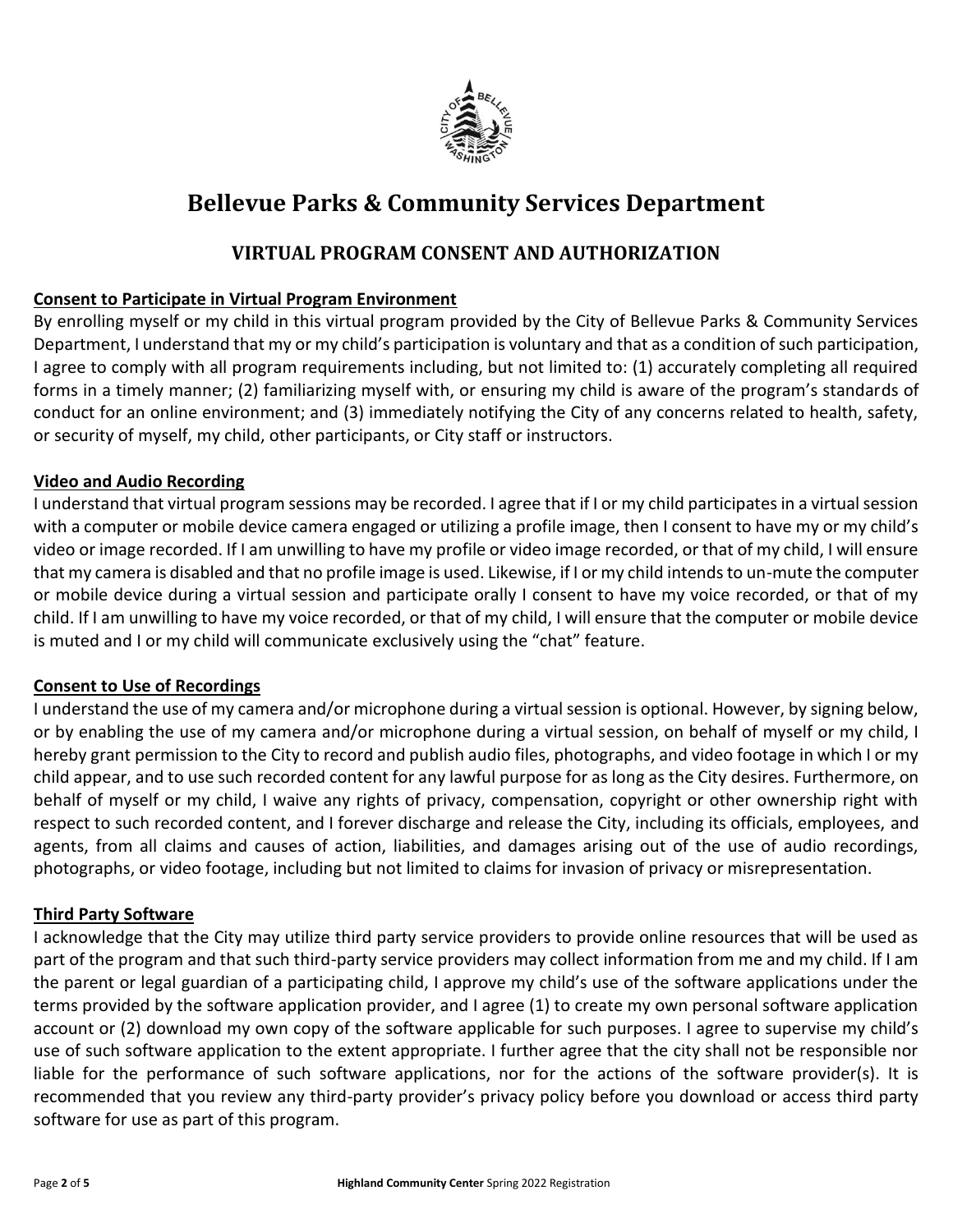#### **SIGNATURES**

If I am a program participant, by my signature below I certify that I am 18 years of age or older, I have read the above terms, and I execute this consent and authorization form with full knowledge of its significance.

| Signature:<br><u> 1999 - Johann Barn, mars eta bat eta bat e</u>                                   | Date:              |
|----------------------------------------------------------------------------------------------------|--------------------|
| Printed Name:                                                                                      |                    |
| If the program participant is under age 18, a signature of a parent or legal guardian is required. |                    |
|                                                                                                    | Date: <b>Date:</b> |
| Printed Name of Parent/Legal Guardian:                                                             |                    |
| Printed Name of Participant: ____                                                                  |                    |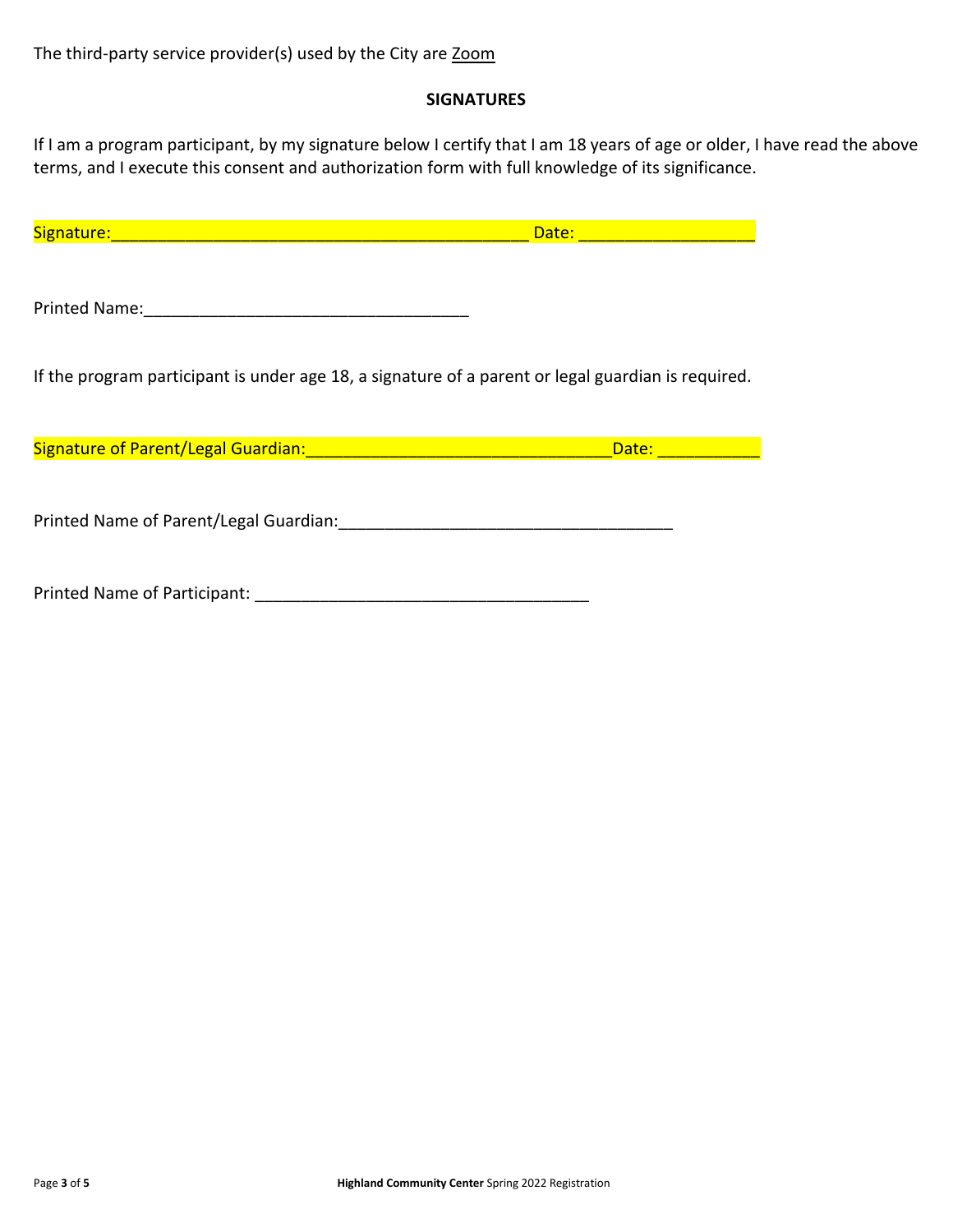

# **City of Bellevue Parks & Community Services Virtual Program Participant Guidelines and Expectations**

## *Participants:*

Zoom prohibits children under the age of 18 from creating their own accounts. When participating in Bellevue Parks & Community Services-related Zoom sessions, participants must be logged into a parent's account. Parents must be present during a virtual session in which their child is participating. We interpret "present" to mean nearby, not necessarily "sitting next to."

## *Bellevue Parks & Community Services-Staff Supervision:*

Bellevue Parks & Community Services will provide training for all staff in the proper and secure use of Zoom. In addition to Bellevue Parks & Community Services staff, staff slated to work as contractors of city programs will serve as supervisors and will take the steps to ensure a safe environment during virtual gatherings.

These include:

- Zoom gatherings will be established with recommended security protocols in place.
- Password-protected meeting invitations will be sent to parents, not to participants. Only Bellevue Parks & Community Services staff can enable the recording of any online gathering. *This eliminates the possibility that content from the gathering can be downloaded by other participants and shared externally.*
- At least one Bellevue Parks & Community Services- staff will be present at each Zoom gathering for participant check-in and class monitoring. The instructor whether they are COB staff or a contractor will act as the second monitor involved in running the activity.
- Screen sharing by participants will be disabled. *This eliminates the possibility that campers can inadvertently, or intentionally, share content on their screens with others.*
- Private chats option will be disabled. *This eliminates the risk of any inappropriate conversations taking place during the gathering.*
- City of Bellevue staff will remain in the Zoom meeting until all campers have left the session.
- When technology allows, recordings and chat transcripts will be kept of Zoom sessions. City of Bellevue records retention policy applies to any recordings.

## *Other Zoom Considerations*

During Zoom video/audio conferences, participants will be visible/audible to other participants and Bellevue Parks & Community Services staff. It is also possible that participants may be visible to people in the other participants' households. If you and/or your child do not wish to share your camera and/or your audio capabilities, you may turn them off and simply attend the online session